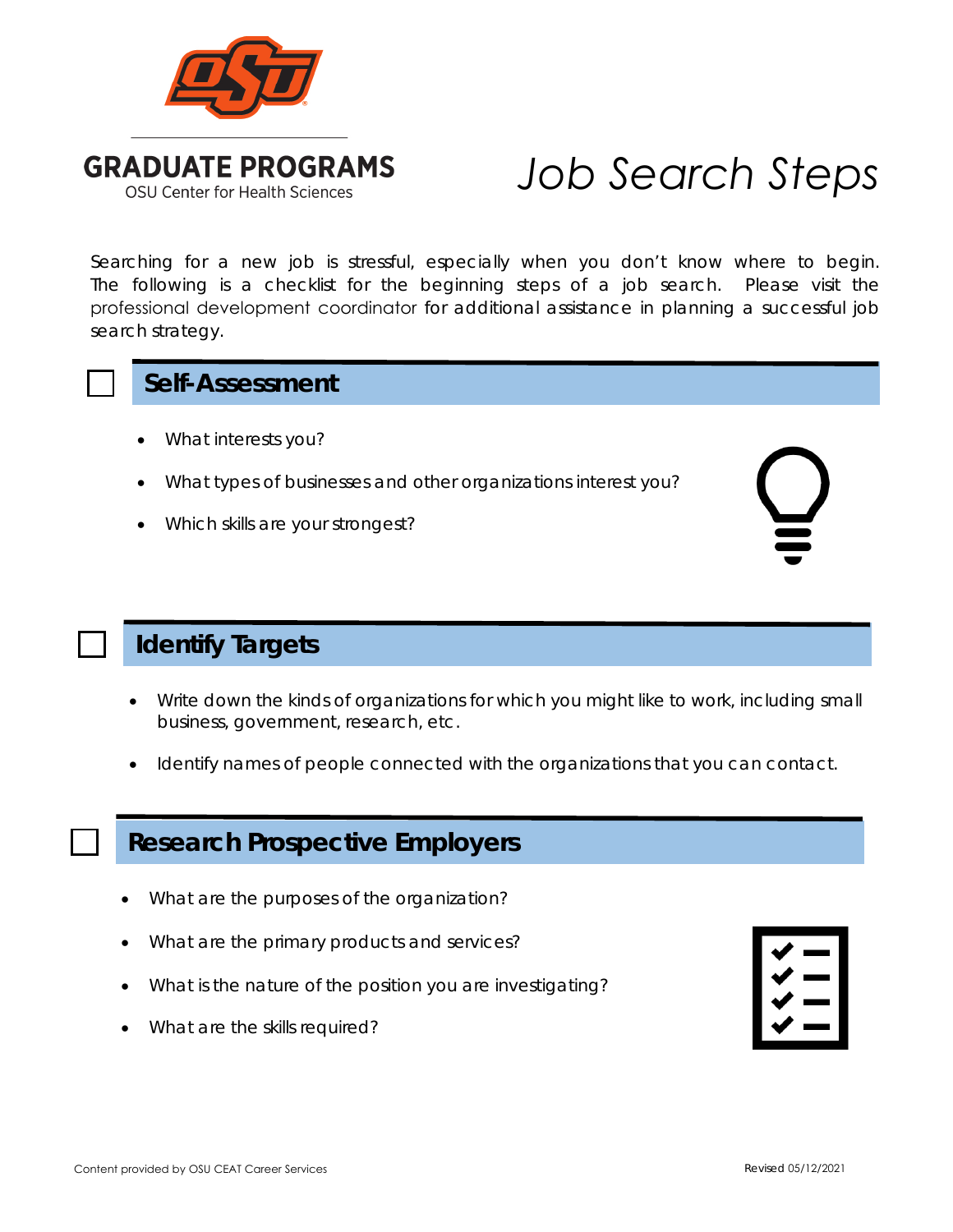#### **Informational Interviewing**

- Interview people working in your field of interest.
	- Questions to ask might include:
	- What do you like or dislike about working in this field?
	- What is an "average" day for you?
	- Do you have recommendations for someone interested in this field?
	- Are there other people you would recommend that I contact?



#### **Use Personal Contacts and Referrals**

- Talk to people you know, as well as developing new contacts.
- Be careful not to misuse "networking".
- Let EVERYONE know you're available to interview for a position.

#### **Develop a Resume**

- Tailor your resume to specific positions.
- Make sure the professional development coordinator reviews your resume.